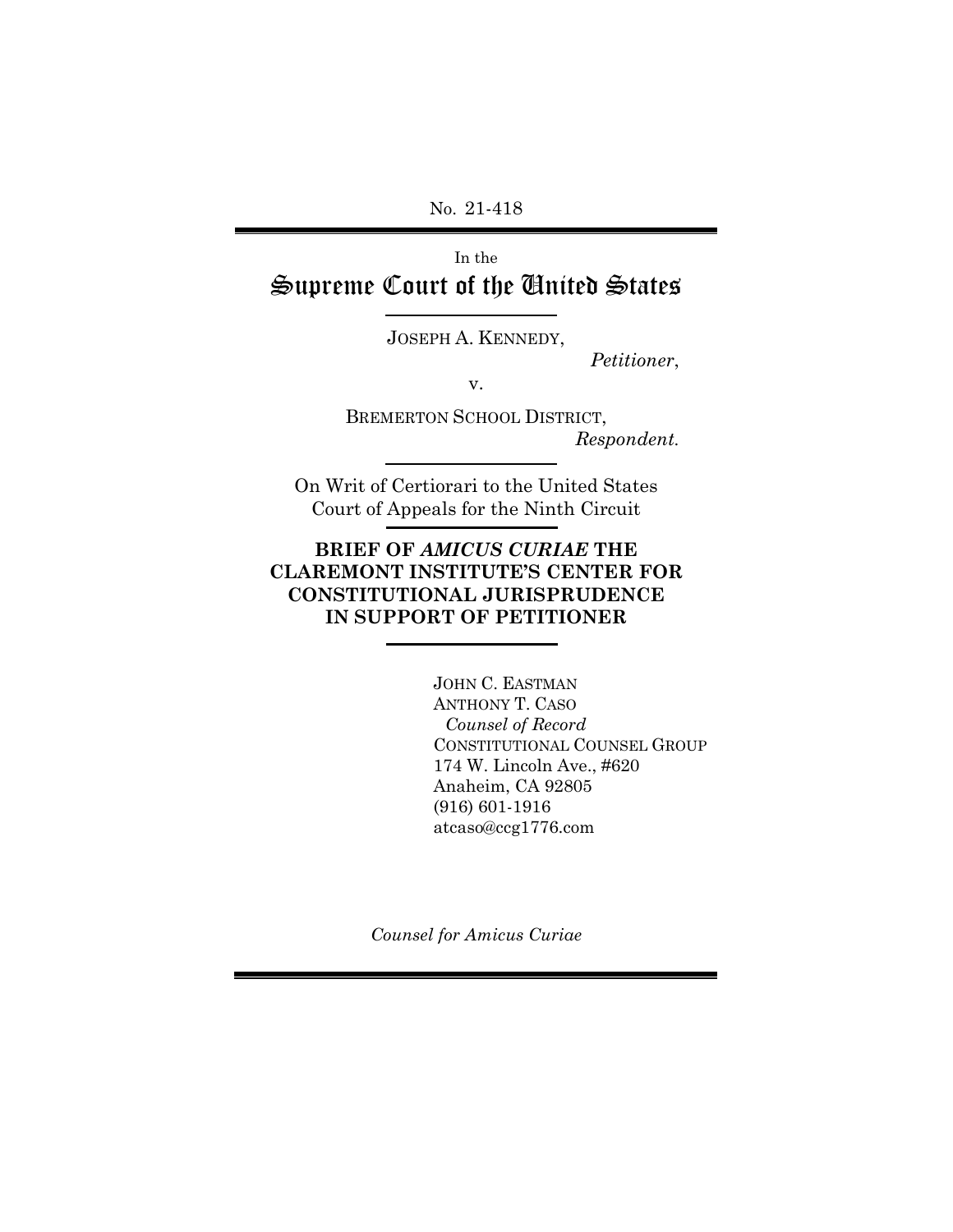# **TABLE OF CONTENTS**

| INTEREST OF AMICUS CURIAE1                                                                                                      |
|---------------------------------------------------------------------------------------------------------------------------------|
|                                                                                                                                 |
|                                                                                                                                 |
| I. The Establishment Clause Neither Compels<br>nor Permits Discrimination Against Religious<br>Exercise by Public Employees3    |
| The Establishment Clause was intended<br>$\mathsf{A}$<br>as a federalism protection for the states4                             |
| If it includes an individual right, the<br>B.<br>Establishment Clause protects against<br>coercion of individuals and religious |
| II. The Free Exercise Clause Prohibits State                                                                                    |
|                                                                                                                                 |

## i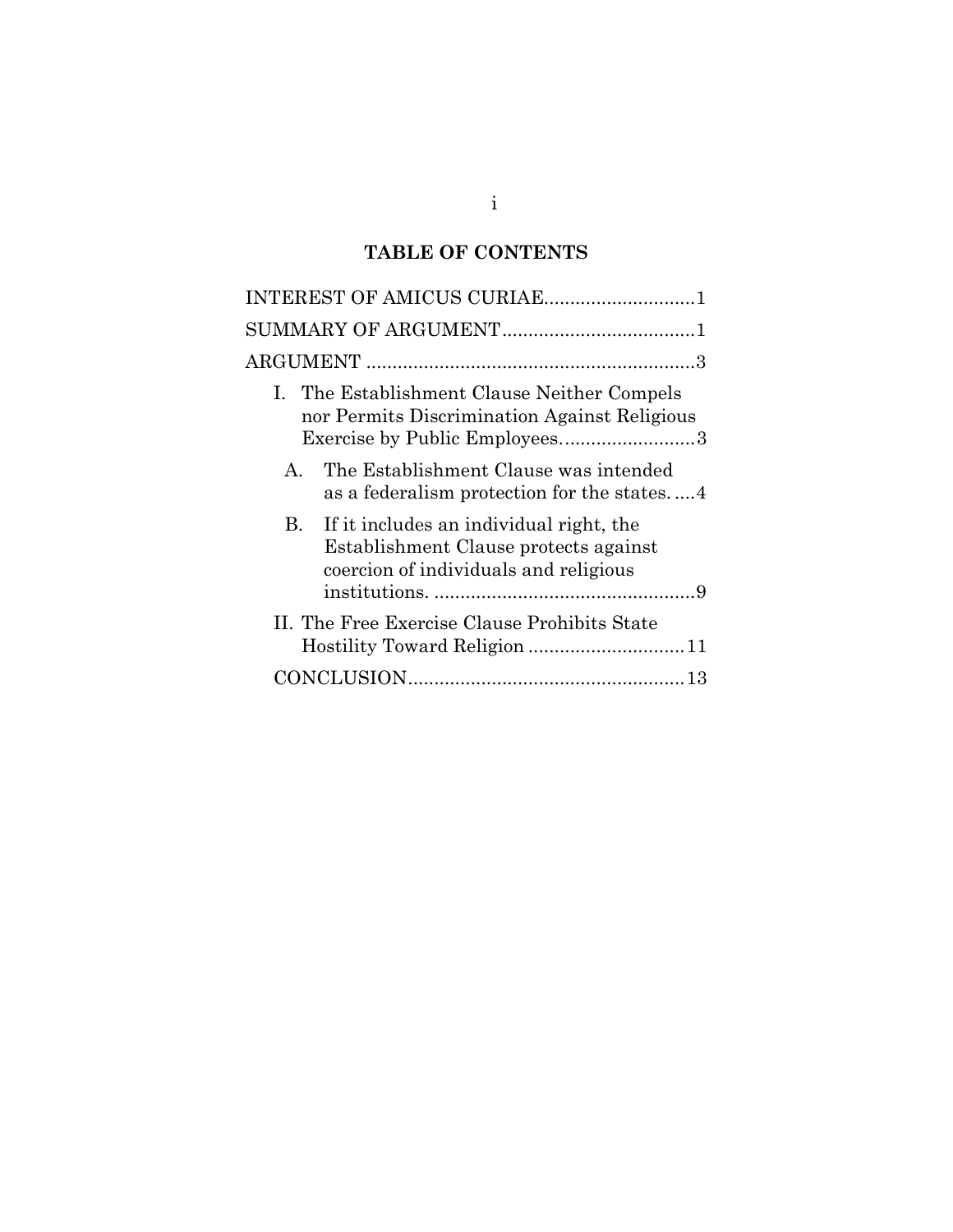## **TABLE OF AUTHORITIES**

## **Cases**

| American Legion v. American Humanist Ass'n,                               |
|---------------------------------------------------------------------------|
| Arlene's Flowers v. Washington,                                           |
| Burwell v. Hobby Lobby Stores, Inc.,                                      |
| Cantwell v. Connecticut,                                                  |
| Carson v. Makin,                                                          |
| Church of Lukumi Babalu Aye, Inc. v. Hialeah,                             |
| Espinoza v. Montana Dept. of Revenue,                                     |
| Everson v. Board of Education of Ewing,                                   |
| Fulton v. City of Philadelphia,                                           |
| Lee v. Weisman,                                                           |
| Little Sisters of the Poor Saints Peter and Paul Home<br>v. Pennsylvania, |
| Lynch v. Donnelly,                                                        |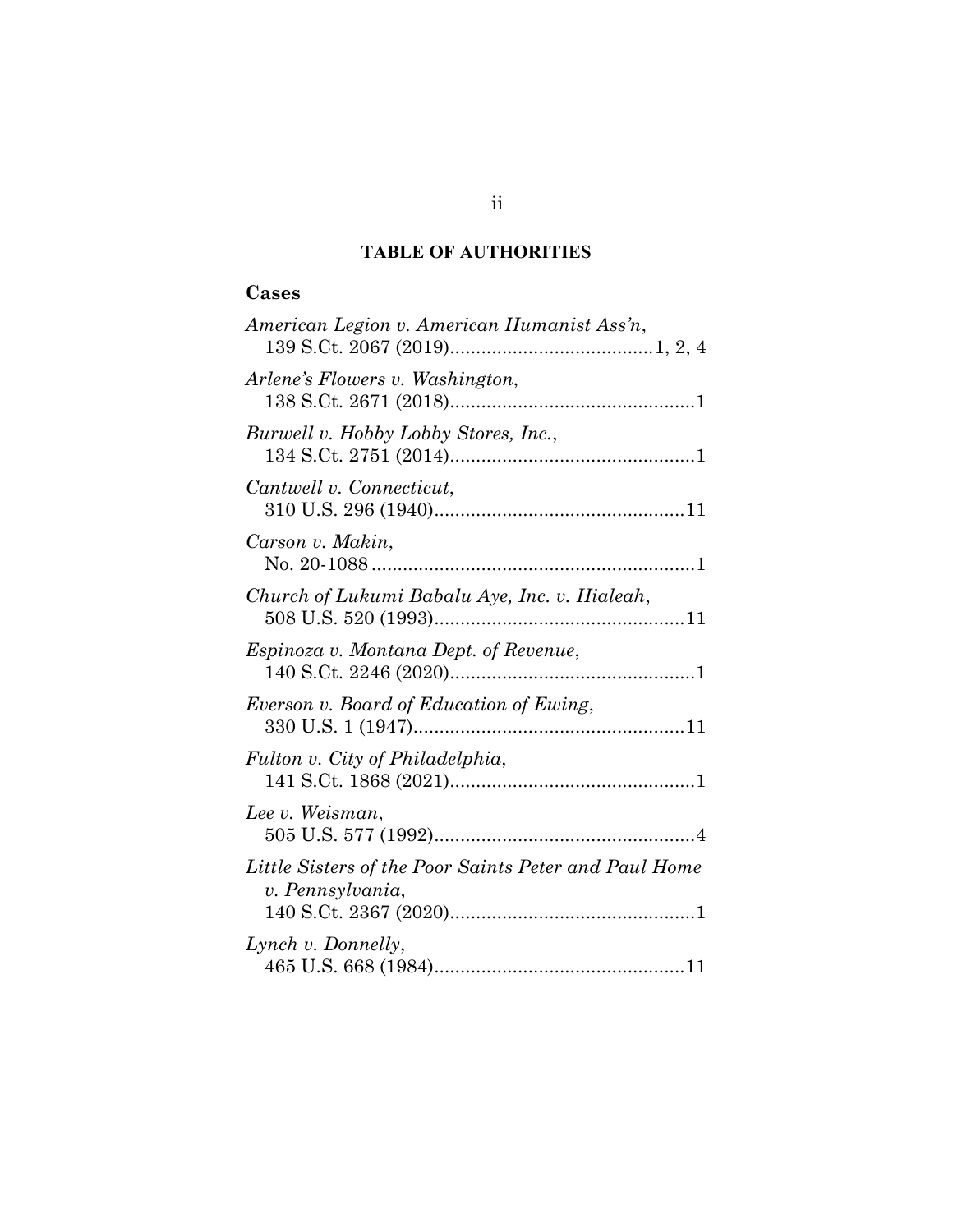| Masterpiece Cakeshop, Ltd. v. Colorado Civil Rights<br>$Comm\, n$ ,                                                                                                                              |
|--------------------------------------------------------------------------------------------------------------------------------------------------------------------------------------------------|
|                                                                                                                                                                                                  |
| McCollum v. Board of Education,                                                                                                                                                                  |
| Murdock v. Pennsylvania,                                                                                                                                                                         |
| Our Lady of Guadalupe School v. Morrissey-Berru,                                                                                                                                                 |
| Rosenberger v. Rector & Visitors of Univ. of Virginia,                                                                                                                                           |
| Sause v. Bauer,                                                                                                                                                                                  |
| Town of Greece v. Galloway,                                                                                                                                                                      |
| Trinity Lutheran Church of Columbia, Inc. v. Comer,                                                                                                                                              |
| Van Orden v. Perry,                                                                                                                                                                              |
| Zorach v. Clauson,                                                                                                                                                                               |
| <b>Other Authorities</b>                                                                                                                                                                         |
| 1 Annals of Cong. 88 (Joseph Gales ed., 1789)7                                                                                                                                                   |
| Declaration of Rights and Other Amendments,<br>North Carolina Ratifying Convention (Aug. 1,<br>1788), reprinted in 5 The Founders' Constitution<br>at 18 (Philip B. Kurland & Ralph Lerner eds., |

| ۰. | ٠ | ٠ |
|----|---|---|
|    |   |   |
|    |   |   |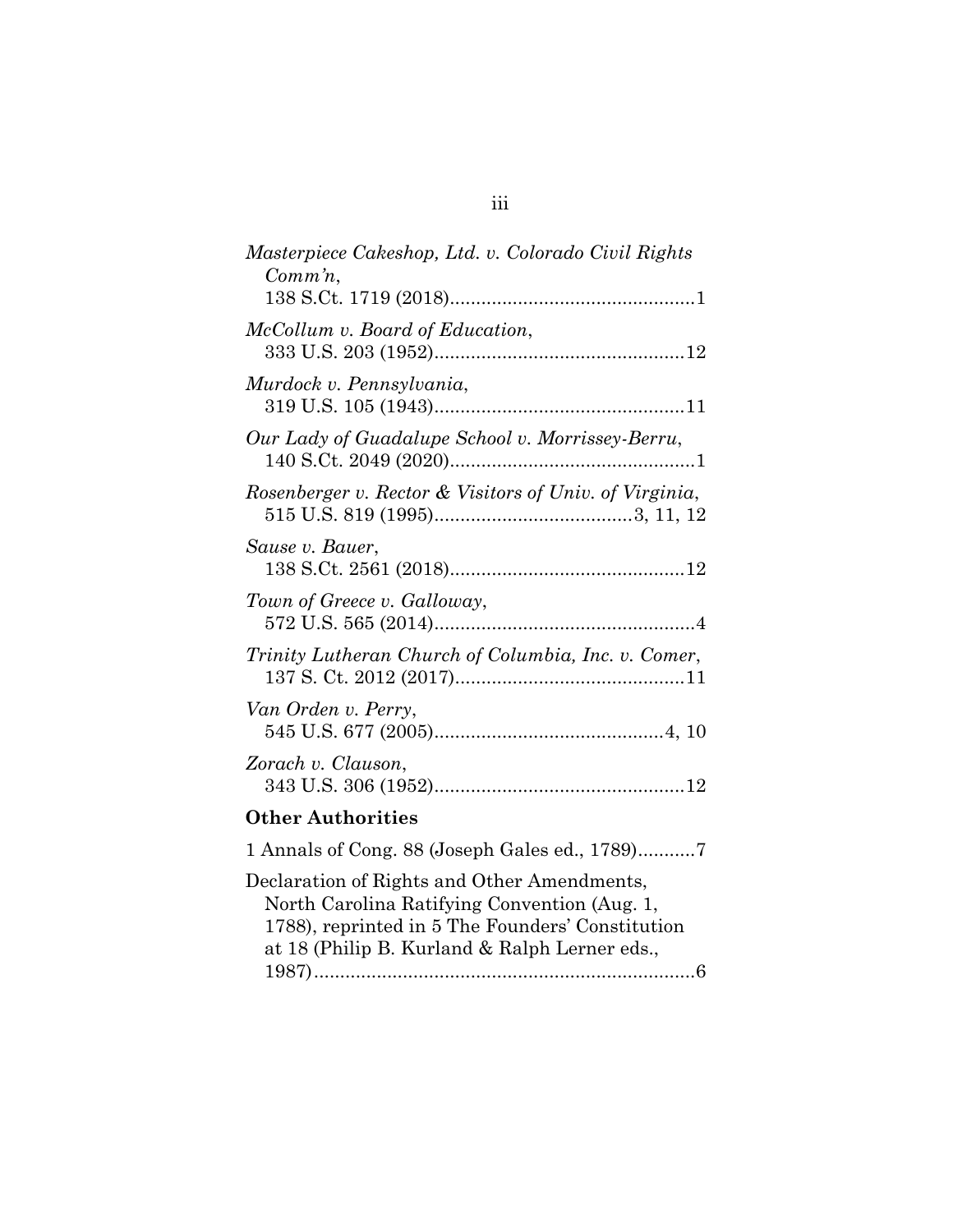| Essay by Samuel, Indep. Chron. & Universal<br>Advertiser (Boston), Jan. 10, 1788, reprinted in                                                                                                                                                                                                                  |
|-----------------------------------------------------------------------------------------------------------------------------------------------------------------------------------------------------------------------------------------------------------------------------------------------------------------|
| Letters from a Countryman (V), N.Y, J., (Jan. 17,<br>1788), reprinted in 6 The Complete                                                                                                                                                                                                                         |
| Letters from the Federal Farmer (IV) (Oct. 12, 1787),<br>reprinted in 2 The Complete Anti-Federalist                                                                                                                                                                                                            |
| Letters of Agrippa (XII), Mass. Gazette, (Jan. 11,<br>1788), reprinted in 4 The Complete                                                                                                                                                                                                                        |
|                                                                                                                                                                                                                                                                                                                 |
| McConnell, Michael, Establishment & Dis-<br>establishment at the Founding, Part I:<br>Establishment of Religion,                                                                                                                                                                                                |
| McConnell, Michael, The Origins And Historical<br>Understanding Of Free Exercise Of Religion,                                                                                                                                                                                                                   |
| New Hampshire Ratification of the Constitution<br>(June 21, 1788), reprinted in 1 The Debates in the<br>Several State Conventions, on the Adoption of the<br>Federal Constitution, as Recommended by the<br>General Convention at Philadelphia in 1787, at<br>325, 326 (Jonathan Elliot ed., 2d ed., William S. |
| New York Ratification of Constitution (July 26,<br>1788), reprinted in The Founders' Constitution7                                                                                                                                                                                                              |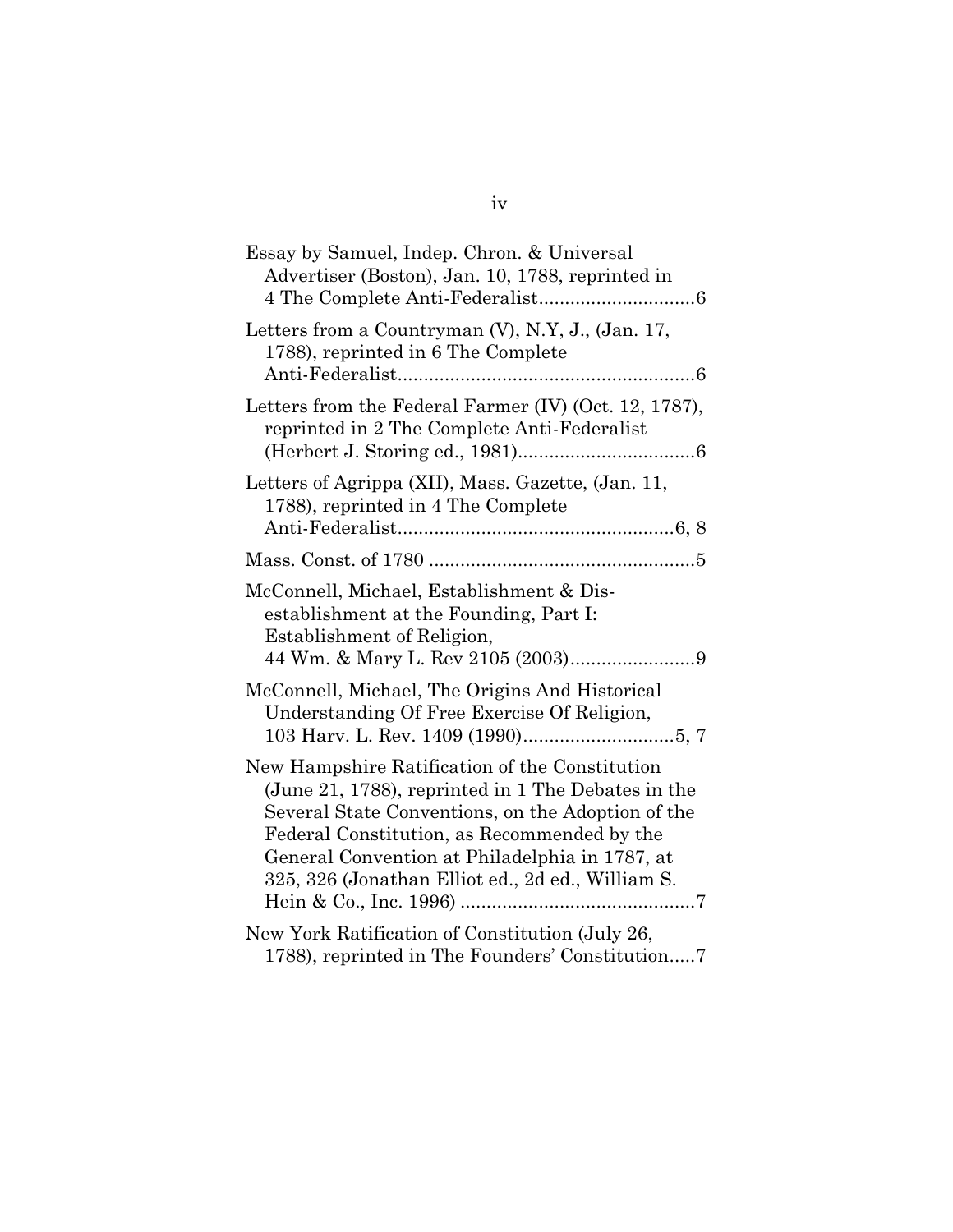| Petition for General Assessment (Nov. 4, 1784),<br>reprinted in C. James, Documentary History<br>of the Struggle for Religious Liberty in Virginia5                                           |
|-----------------------------------------------------------------------------------------------------------------------------------------------------------------------------------------------|
| Proposed Amendments to the Constitution, Virginia<br>Ratifying Convention (June 27, 1788), reprinted                                                                                          |
| Rhys Isaac, Religion and Authority: Problems of the<br>Anglican Establishment in Virginia in the Era of<br>the Great Awakening and the Parsons' Cause,                                        |
| S.C. Const. of 1778 art. XXXVIII, reprinted in 2 The<br>Federal and State Constitutions, Colonial<br>Charters, and Other Organic Laws of the<br>United States 1626 (Ben Perley Poore ed., The |
| Washington, George, Farewell Address (Sept. 17,<br>1796), reprinted in 1 Documents of American                                                                                                |
| <b>Constitutional Provisions</b>                                                                                                                                                              |
|                                                                                                                                                                                               |
| Rules                                                                                                                                                                                         |
|                                                                                                                                                                                               |

v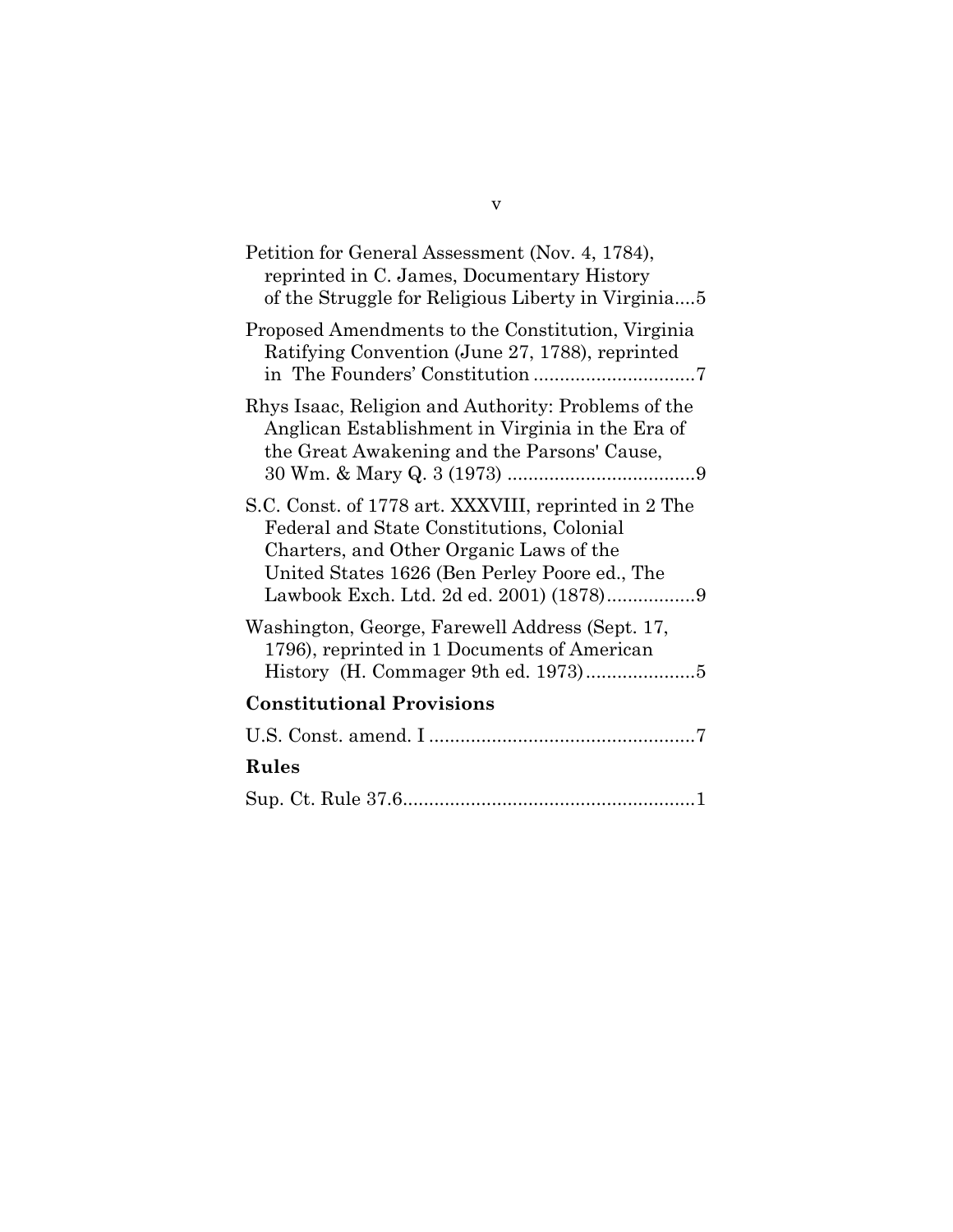#### **INTEREST OF AMICUS CURIAE<sup>1</sup>**

<span id="page-6-0"></span>The Center for Constitutional Jurisprudence is the public interest law arm of the Claremont Institute, whose stated mission is to restore the principles of the American founding to their rightful and preeminent authority in our national life, including the principle that Religion Clauses forbid official hostility toward religion. The Center has previously appeared before this Court as *amicus curiae* in several cases addressing these issues, including *Carson v. Makin*, No. 20-1088; *Fulton v. City of Philadelphia*, 141 S.Ct. 1868 (2021); *Little Sisters of the Poor Saints Peter and Paul Home v. Pennsylvania*, 140 S.Ct. 2367 (2020); *Espinoza v. Montana Dept. of Revenue*, 140 S.Ct. 2246 (2020); *Our Lady of Guadalupe School v. Morrissey-Berru*, 140 S.Ct. 2049 (2020); *American Legion v. American Humanist Ass'n*, 139 S.Ct. 2067 (2019); *Masterpiece Cakeshop, Ltd. v. Colorado Civil Rights Comm'n*, 138 S.Ct. 1719 (2018); *Arlene's Flowers v. Washington*, 138 S.Ct. 2671 (2018); and *Burwell v. Hobby Lobby Stores, Inc.*, 573 U.S. 682 (2014).

#### **SUMMARY OF ARGUMENT**

<span id="page-6-1"></span>The Ninth Circuit ruled that a public school was *required* by the Establishment Clause to punish a teacher who engaged in silent prayer in view of students. According to the lower court, if an objective observer could believe that the teacher's silent prayer

<sup>&</sup>lt;sup>1</sup> All parties filed blanket consents to the filing of amicus briefs in this case. In accordance with Rule 37.6, counsel affirms that no counsel for any party authored this brief in whole or in part and that no person or entity other than *amicus* made a monetary contribution to fund the preparation and submission of this brief.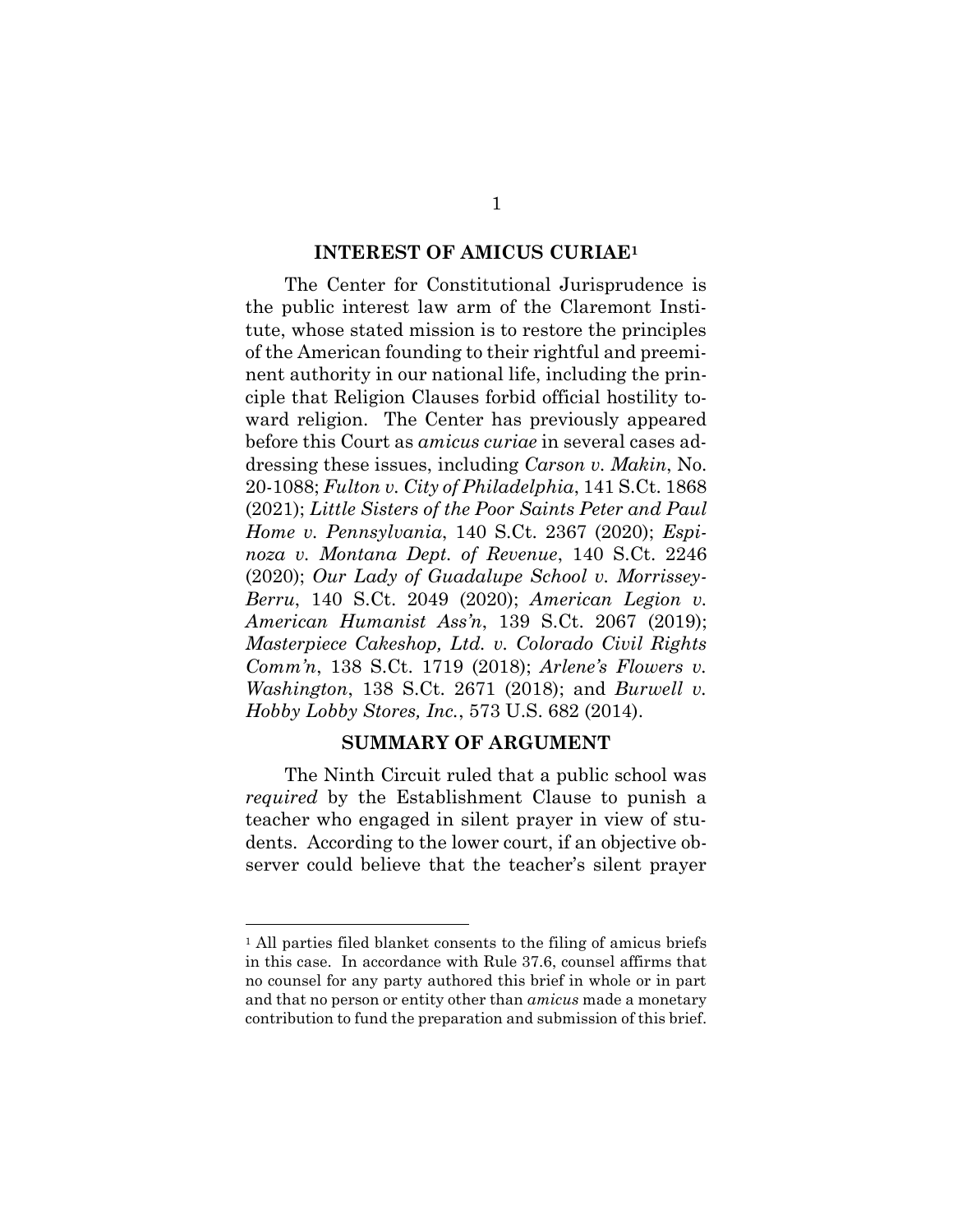was approved by the school, the school is then required to punish the teacher and prohibit the silent prayer. In effect, the lower court and respondents convert activity *protected* by the Free Exercise Clause into a category of "offensive speech" that government is *obliged* to purge lest an unknowing observer have his feelings hurt.

As Justice Gorsuch and others have pointed out, this "offended observer" standard simply has no place in an Establishment Clause jurisprudence that is based on the original understanding of the Constitution. *American Legion v. American Humanist Ass'n*, 139 S.Ct. at 2098 (Gorsuch, J., concurring in the judgment). The Establishment Clause neither authorizes nor permits states to discriminate against religious speech by public employees.

The Establishment Clause was meant as a federalism protection for states against the possibility that the new federal government would create an Establishment overriding state preferences. Even if there were an individual right within the Establishment Clause, it is a right against actual coercion, not presumed offense at religious activity by individuals.

The Free Exercise Clause, by contrast, specifically protects against government hostility and discrimination against the exercise of the individual right of religion, regardless of who might be offended. Once incorporated against the states, the Free Exercise Clause prohibited official state policies of hostility toward religion, such as the school district's decision to fire petitioner in this case. The Constitution does not sanction discrimination against religious thought, belief, or practice. Instead, religious exercise is expressly protected. The school district's claim that they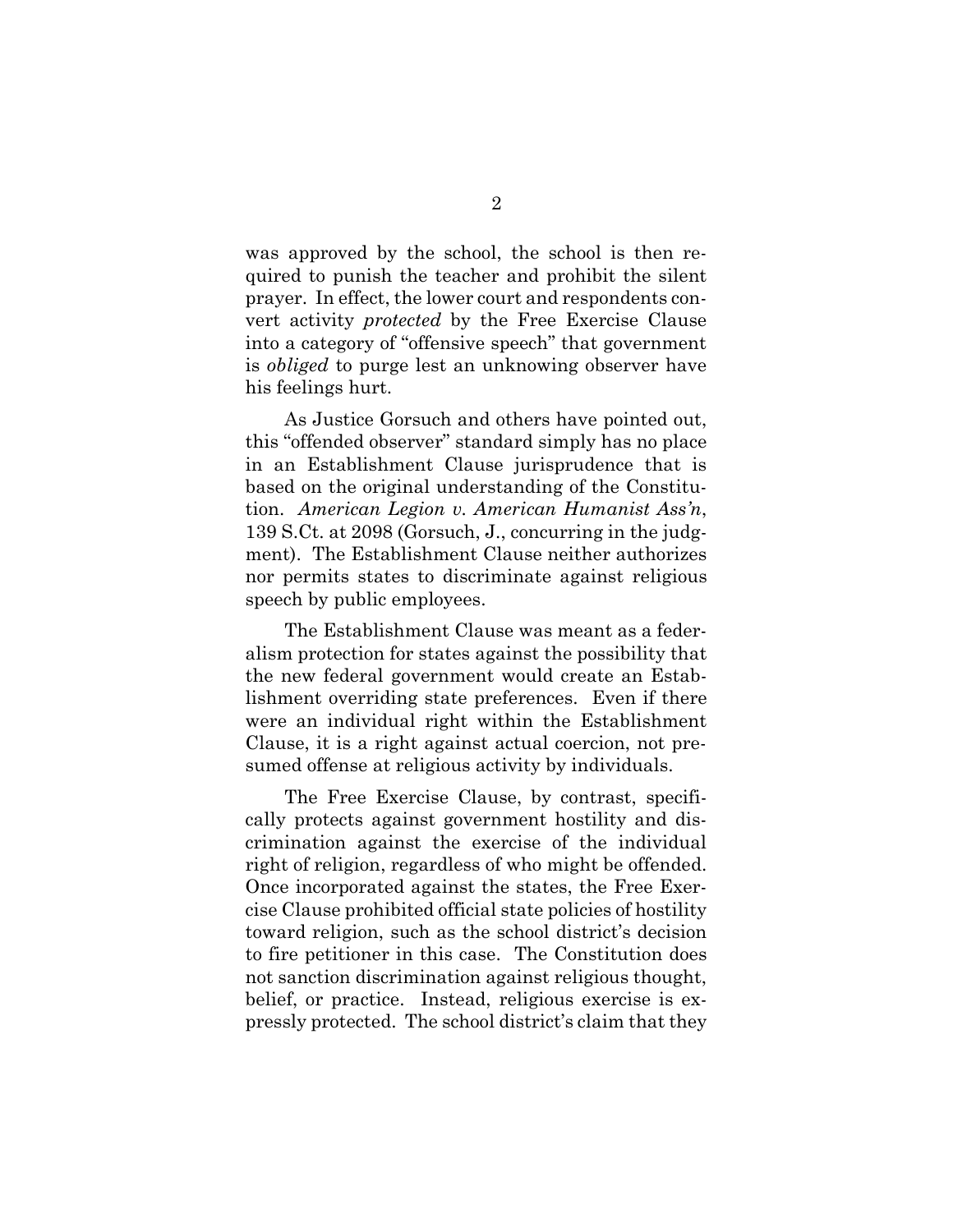were compelled by the Establishment Clause to engage in such discrimination must be rejected. The Court should use this case to disavow any notion that the Establishment Clause permits state (or federal) discrimination against the exercise of religion.

#### **ARGUMENT**

### <span id="page-8-1"></span><span id="page-8-0"></span>**I. The Establishment Clause Neither Compels nor Permits Discrimination Against Religious Exercise by Public Employees.**

This Court has already rejected the idea that the Establishment Clause created a "compelling interest in maintaining strict separation of church and state" that justified content and viewpoint-based regulation of speech. *Rosenberger v. Rectors & Visitors of Univ. of Virginia*, 515 U.S. 819, 828 (1995). Far from authorizing (or compelling) content or viewpoint-based regulation of religious speech, our nation's history and practice shows that religious activity was meant to be fostered and protected. Since the founding of this nation, Congress has confirmed that "[r]eligion, morality, and knowledge" are necessary for good government rather than antithetical to it. *Id.* at 862 (Thomas, J., concurring) (quoting Northwest Ordinance, Art. III (1787)). The Establishment Clause was never intended to require government hostility toward religion, nor was it intended to protect "offended observers." Instead, its purpose was to protect states against federal interference and to protect against coercion.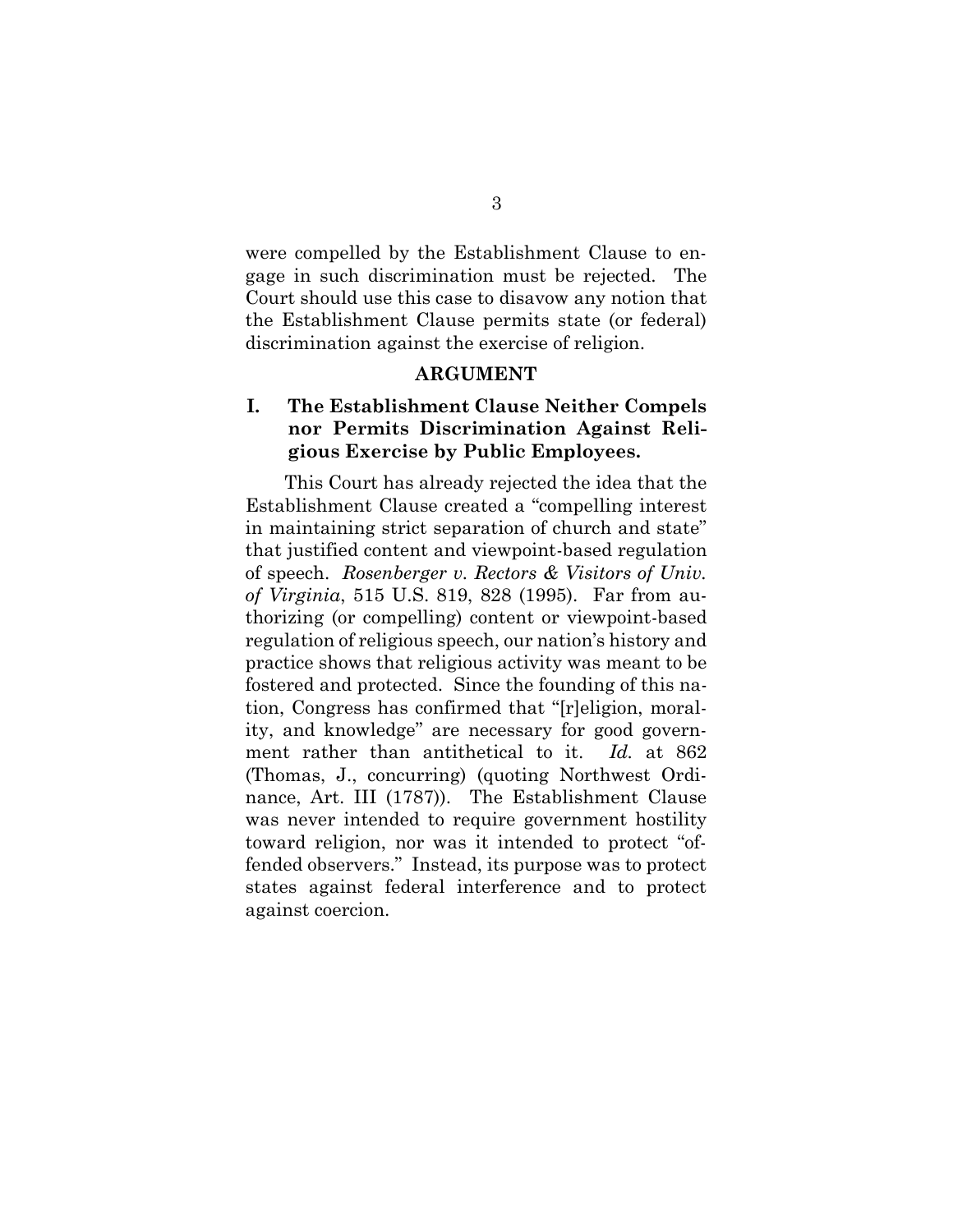#### <span id="page-9-0"></span>**A. The Establishment Clause was intended as a federalism protection for the states.**

As Justice Scalia noted, "our Constitution cannot possibly rest upon the changeable philosophical predilections of the justices of this Court but must have deep foundations in the historic practices of our people." *Lee v. Weisman*, 505 U.S. 577, 632 (1992) (Scalia, J., dissenting). Much of this Court's Religion Clause jurisprudence, however, was constructed on an edifice of mistaken understanding of the history of that Clause. A close look at the history demonstrates that the Establishment Clause was meant as a federalism protection for the states rather than as an individual right. *Zelman v. Simmons-Harris*, 536 U.S. 639, 678 (2002) (Thomas, J., concurring). If it does protect an individual right, it is a right against coercion, not a protection against a "personal sense of affront." *See Town of Greece v. Galloway*, 572 U.S. 565, 589 (plurality opinion), 608 (Thomas, J. concurring) (2014). A government program that does not create or support a coercive establishment does not implicate the freedom enshrined in the Establishment Clause. *Van Orden v. Perry*, 545 U.S. 677, 693-94 (2005) (Thomas, J. concurring). The school district was not involved in petitioner's private prayer, and no one was coerced into participating. Indeed, there was no government action at all. By its terms, the Establishment Clause prohibits a "law respecting the establishment of religion." U.S. Const., Amend I. As is the case for statues and memorials, private silent prayer by public employees is obviously not a law. *See American Legion*, 139 S.Ct. at 2095 (Thomas, J., concurring in the judgment).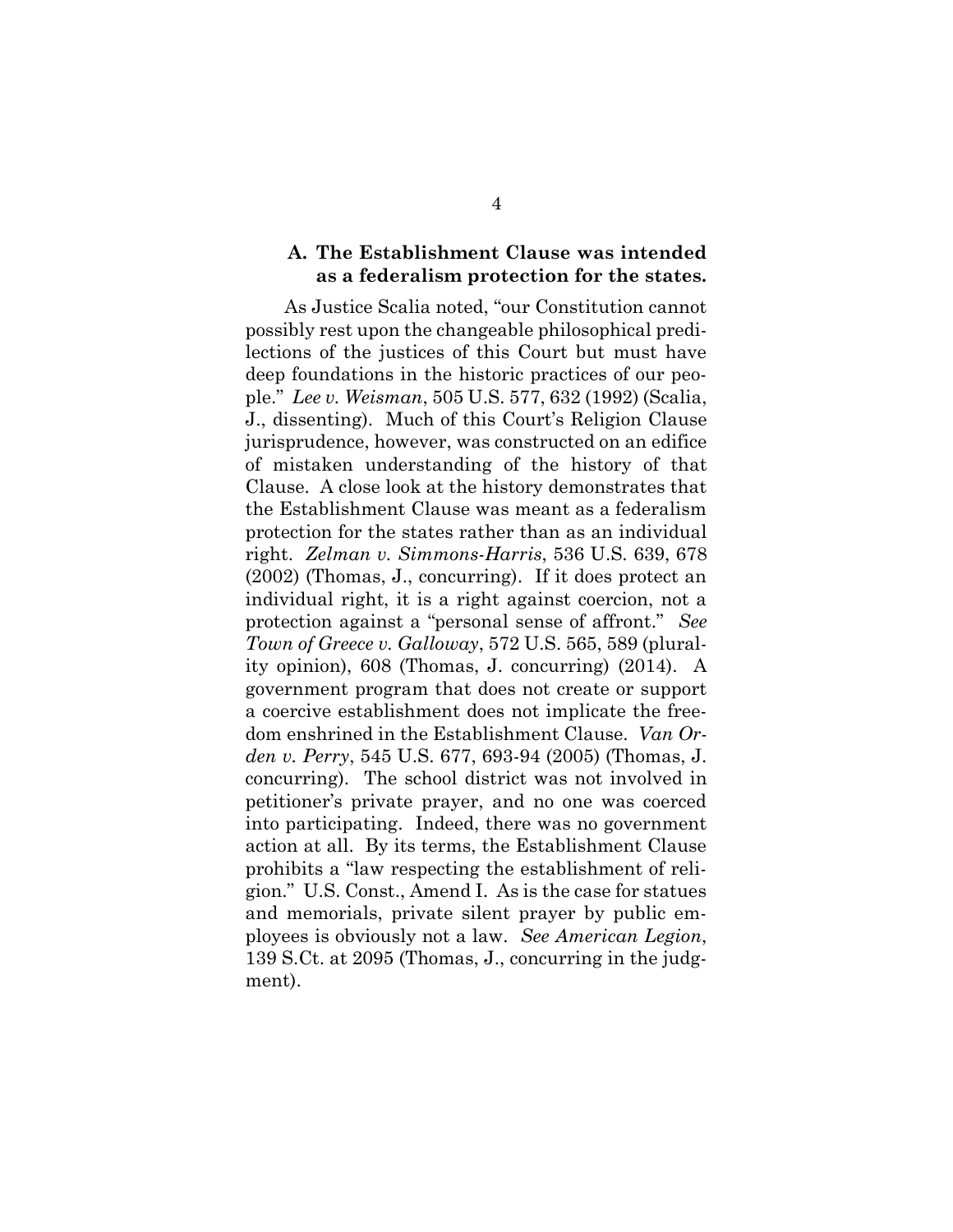In colonial America, state establishments of religion were ubiquitous. While the Puritans ruled New England to advance their vision of a Christian commonwealth, the Church of England held the allegiances of colonies like Virginia and Georgia. Michael McConnell, *The Origins and Historical Understanding of Free Exercise of Religion*, 103 Harv. L. Rev. 1409, 1422-23 (1990) [hereinafter McConnell, *Origins of Free Exercise*]. New York and New Jersey welcomed those that did not fit into the Puritan or Anglican tradition. *Id*. Pennsylvania and Delaware were founded as safe havens for Quakers, while Maryland was founded as a refuge for English Catholics who suffered persecution in Britain. *Id*. Most notably, Roger Williams founded Rhode Island as a colony for Protestant dissenters after the General Court banished him from Massachusetts. *Id*.

This variety of religious establishments allowed colonists to settle in a place that most accommodated their own religious preferences. Even as disestablishment took hold after the Revolution, states viewed religious belief and practice as essential to a civil society. See Mass. Const. of 1780, pt. 1, art. III ("[T]he happiness of a people, and the good order and preservation of civil government, essentially depend upon piety, religion and morality..."); Petition for General Assessment (Nov. 4, 1784), reprinted in C. James, Documentary History of the Struggle for Religious Liberty in Virginia 125, 125 (1900 and photo. reprint 1971) ("[B]eing thoroughly convinced that the prosperity and happiness of this country essentially depends upon the progress of religion..."); G. Washington, Farewell Address (Sept. 17, 1796), reprinted in 1 Documents of American History 169, 173 (H. Commager 9th ed. 1973) ("[O]f all the dispositions and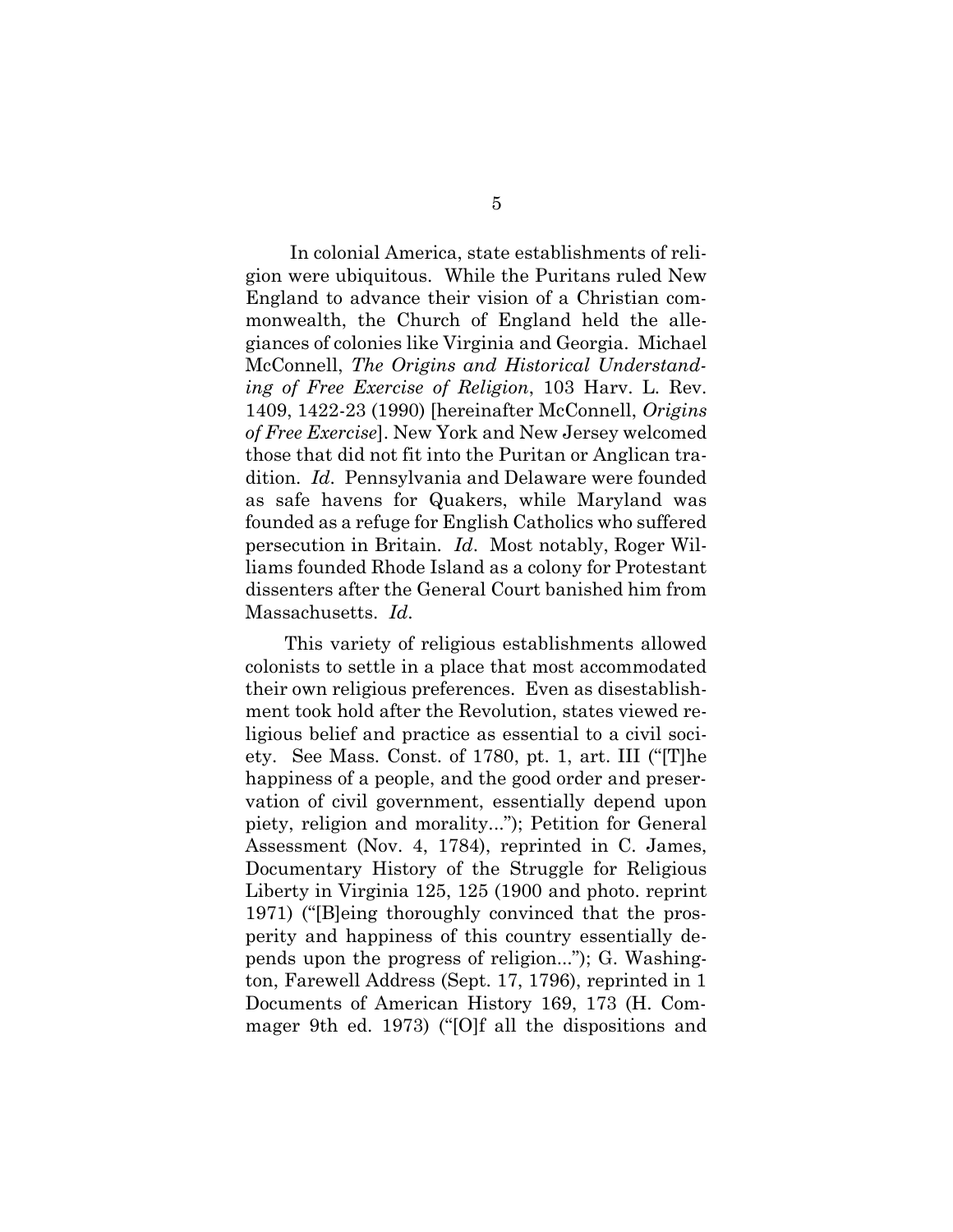habits that lead to political prosperity, religion and morality are indispensible supports...").

This history of varied establishments and trend of disestablishment provided the impetus for the Religion Clauses. Antifederalists were alarmed at the Constitution's failure to secure the individual rights of Americans and were concerned that the federal government would have the power to declare a national religion, thus squelching the practices of religious minorities. *See* Letters from the Federal Farmer (IV) (Oct. 12, 1787), reprinted in 2 The Complete Anti-Federalist 245, 249 (Herbert J. Storing ed., 1981); *see also* Essay by Samuel, Indep. Chron. & Universal Advertiser (Boston), Jan. 10, 1788, reprinted in 4 The Complete Anti-Federalist, *supra*, at 191, 195. Though not hostile to state establishments, the antifederalists were concerned that a federal government might "[M]ake every body worship God in a certain way, whether the people thought it right or no, and punish them severely, if they would not." Letters from a Countryman (V), N.Y, J., (Jan. 17, 1788), reprinted in 6 The Complete Anti-Federalist, *supra*, 86, 87. As one antifederalist noted regarding the differences between different states, "It is plain, therefore, that we [Massachusetts citizens] require for our regulation laws, which will not suit the circumstances of our southern brethren, and the laws made for them would not apply to us." Letters of Agrippa (XII), Mass. Gazette, (Jan. 11, 1788), reprinted in 4 The Complete Anti-Federalist, *supra*, 93, 94.

Acting upon these concerns, at least four states submitted amendments concerning religious liberty along with their official notice of ratification of the Constitution. *See* Declaration of Rights and Other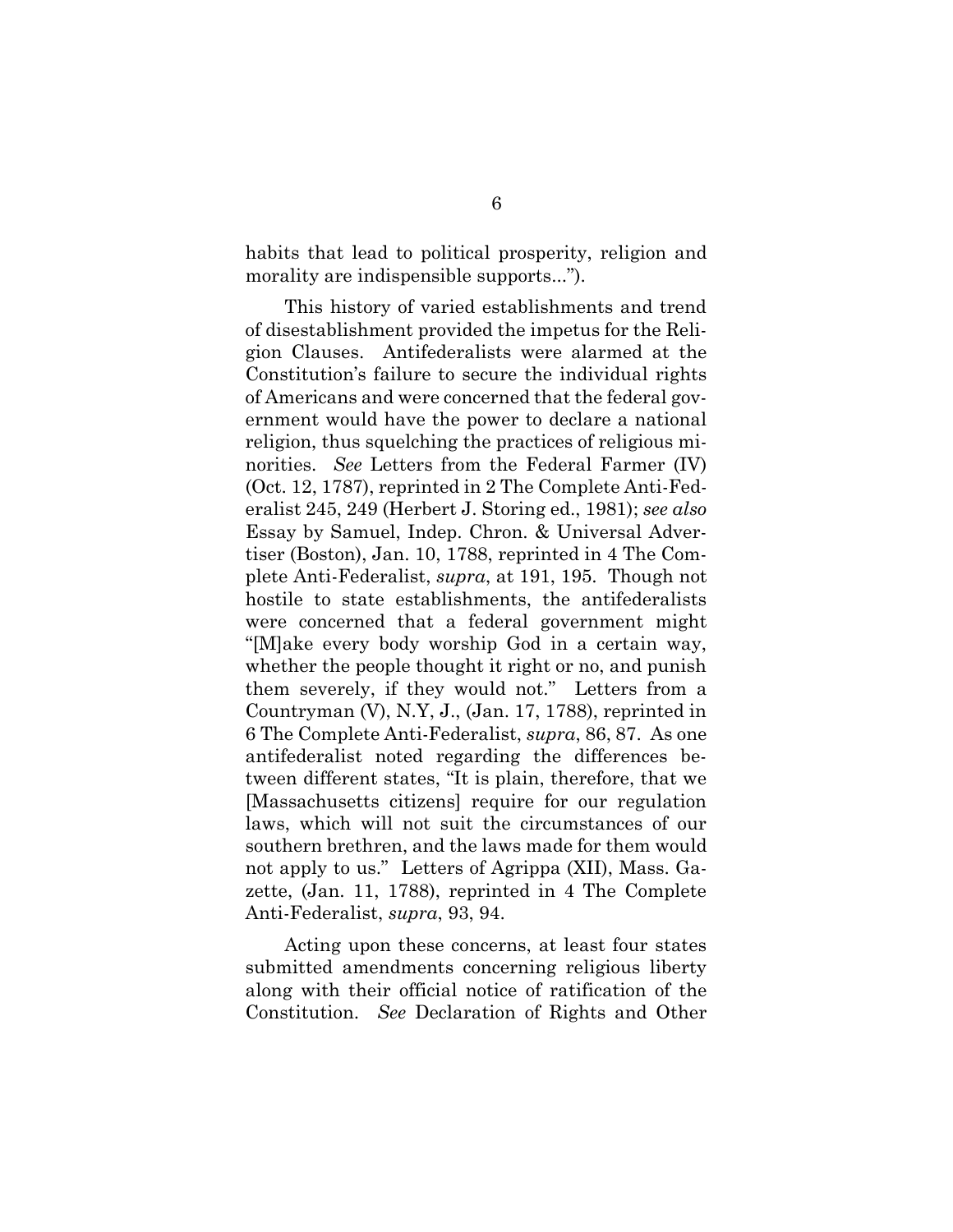Amendments, North Carolina Ratifying Convention (Aug. 1, 1788), reprinted in 5 The Founders' Constitution at 18 (Philip B. Kurland & Ralph Lerner eds., 1987) [hereinafter The Founders Constitution] ("[A]ll men have an equal, natural, and unalienable right to the free exercise of religion, according the dictates of his conscience"); New Hampshire Ratification of the Constitution (June 21, 1788), reprinted in 1 The Debates in the Several State Conventions, on the Adoption of the Federal Constitution, as Recommended by the General Convention at Philadelphia in 1787, at 325, 326 (Jonathan Elliot ed., 2d ed., William S. Hein & Co., Inc. 1996) ("Congress shall make no laws touching religion, or to infringe the rights of conscience"); New York Ratification of Constitution (July 26, 1788), reprinted in The Founders' Constitution, *supra* 11-12 ("That the people have an equal, natural, and unalienable right freely and peaceably to exercise their religion, according to the dictates of conscience; and that no religious sect or society ought to be favored or established by law in preference to others."); Proposed Amendments to the Constitution, Virginia Ratifying Convention (June 27, 1788), reprinted in The Founders' Constitution, supra 15-16 ("[A]ll men have an equal, natural, and unalienable right to the free exercise of religion").

With these demands from various states in mind, the First Congress set to work to fashion an amendment that would appease these concerns. McConnell, *Origins of Free Exercise*, *supra*, at 1476-77. After debate over the exact wording of the Religion Clause in the House and the Senate, both houses agreed to the final conference committee report. 1 Annals of Cong. 88 (Joseph Gales ed., 1789). From this committee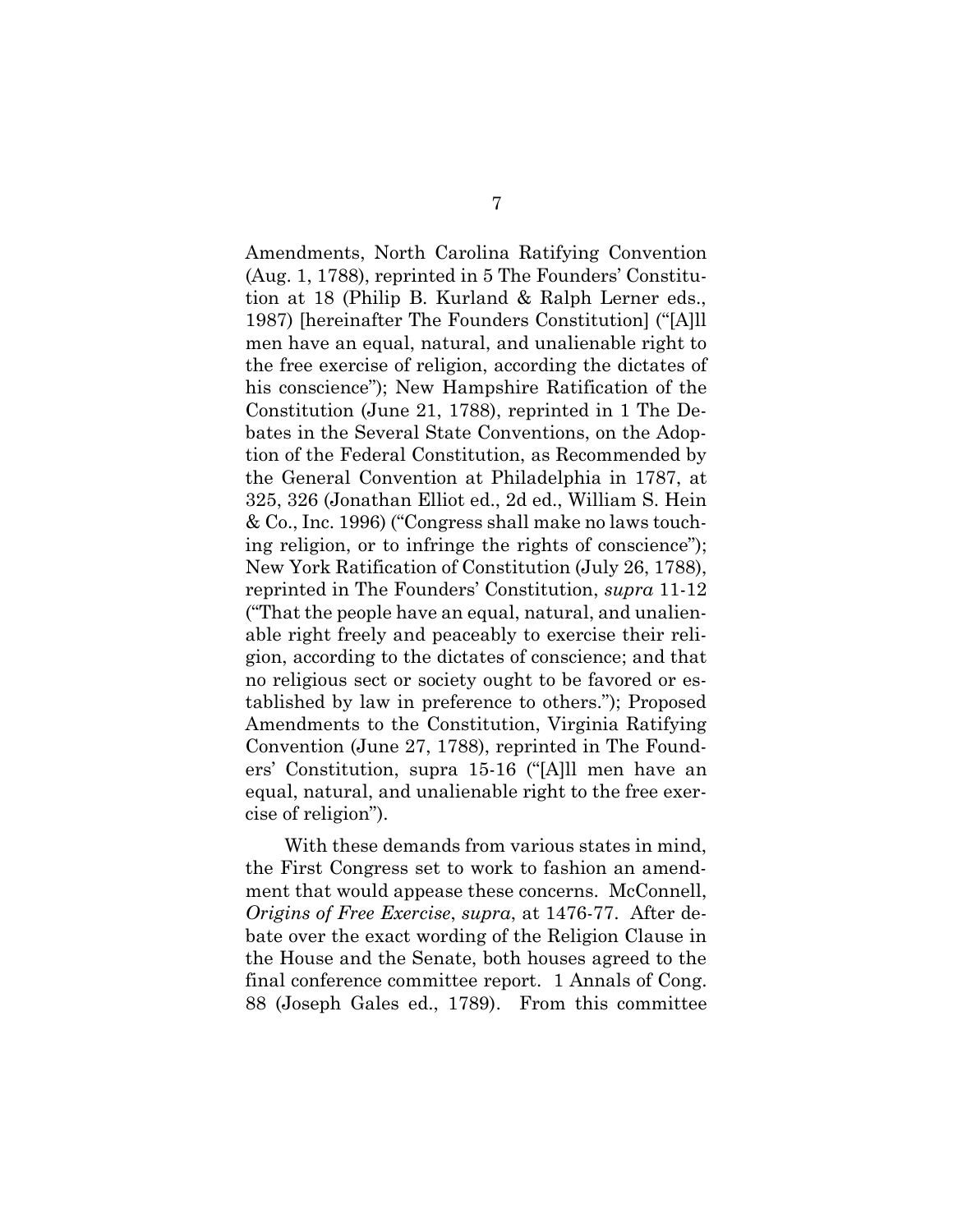emerged the Religion Clauses as they are known today: "Congress shall make no law respecting an establishment of religion or prohibiting the free exercise thereof." U.S. Const. amend. I.

States that had establishments feared federal interference. Letters of Agrippa (XII), Mass. Gazette, (Jan. 11, 1788), reprinted in 4 The Complete Anti-Federalist, supra, 93, 94. That fear was also shared by states that had no establishment. Because of the Supremacy Clause, states were concerned that Congress might impose a federal establishment that would overrule individual state rules. Thus, the First Amendment's "no law respecting an establishment of religion" provision had a clear federalism purpose. Therefore, incorporation of this provision against the states must be understood as protecting state authority to the maximum extent possible consistent with individual liberty lest it be interpreted to require the very thing that it forbids, federal interference with state support of religion. *Zelman*, 536 U.S. at 678, 679 (Thomas, J., concurring); *Elk Grove Unified Sch. Dist. v. Newdow*, 542 U.S. at 50 (Thomas, J., concurring). The individual liberty protected by the clause is freedom from government coercion of individual religious observance or interference with the form of religious worship. It does not mandate government prohibition of or interference with religious expression.

The prohibition on any law "respecting an establishment of religion" was never meant to be a prohibition on public acknowledgement of religion. It was instead a ban on federal government coercion and federal intrusion on state authority. This distinction is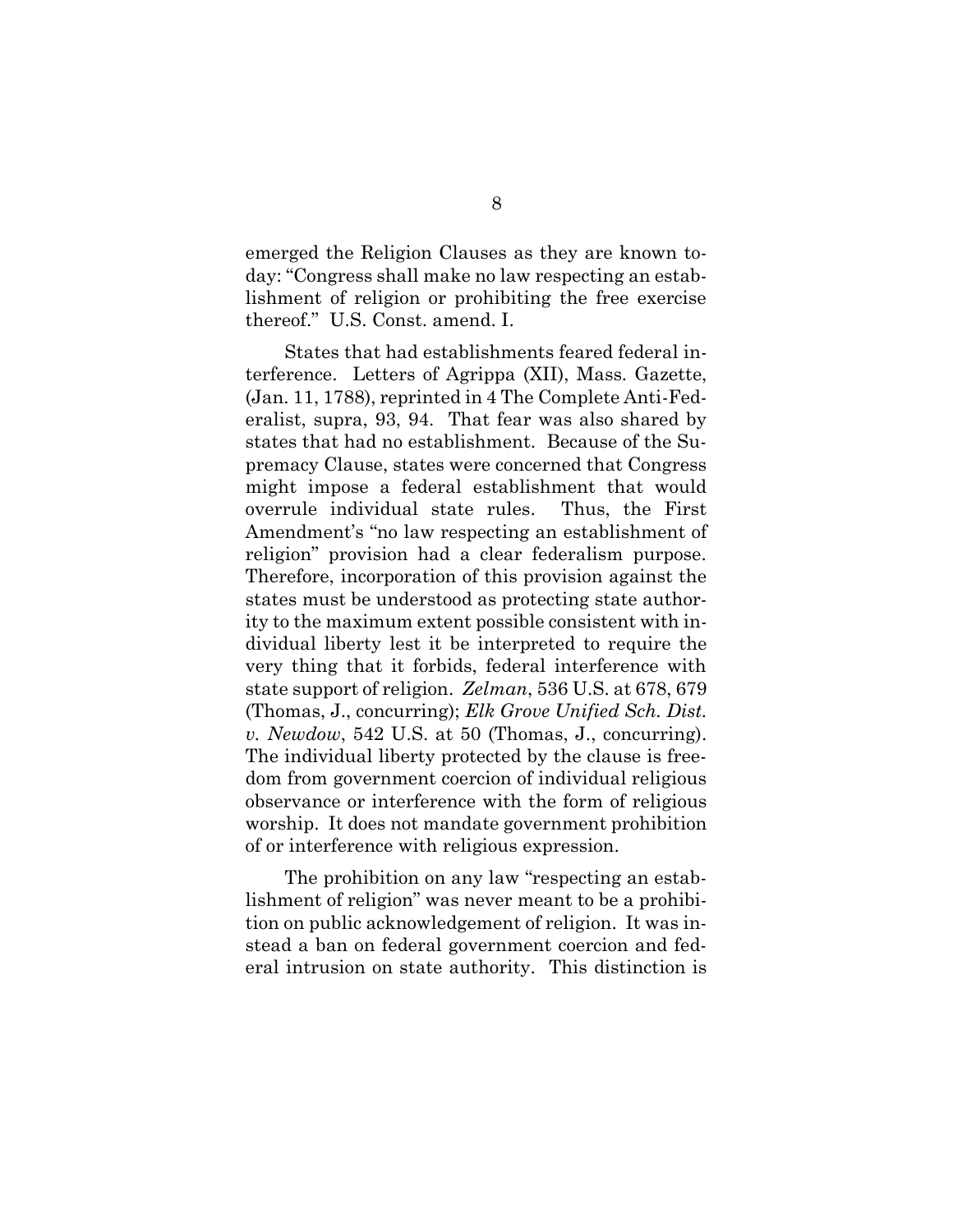clear from the rich history of religious acknowledgments and exercises by all three branches of government after adoption of the First Amendment.

### <span id="page-14-0"></span>**B. If it includes an individual right, the Establishment Clause protects against coercion of individuals and religious institutions.**

As noted above, the Congress that proposed the First Amendment and the states that ratified it had significant experience with the concept of religious establishments. Some establishments involved governmental coercion that compelled a form of religious observance. Thus, some states sought to control the doctrines and structure of the church. South Carolina did this through its 1778 Constitution requiring a church to ascribe to five articles of faith before being incorporated as a state church. S.C. Const. of 1778 art. XXXVIII, reprinted in 2 The Federal and State Constitutions, Colonial Charters, and Other Organic Laws of the United States 1626 (Ben Perley Poore ed., The Lawbook Exch. Ltd. 2d ed. 2001) (1878). Other states, like Virginia, sought to control the personnel of the church and vested the power of appointing ministers of the Anglican Church in local governing bodies known as vestries. Rhys Isaac, *Religion and Authority: Problems of the Anglican Establishment in Virginia in the Era of the Great Awakening and the Parsons' Cause*, 30 Wm. & Mary Q. 3 (1973).

The other type of government coercion at play in religious establishments involved coercion of the individual in his or her religious practice. Massachusetts, for instance, prosecuted Baptists who refused to baptize their children or attend Congregationalist ser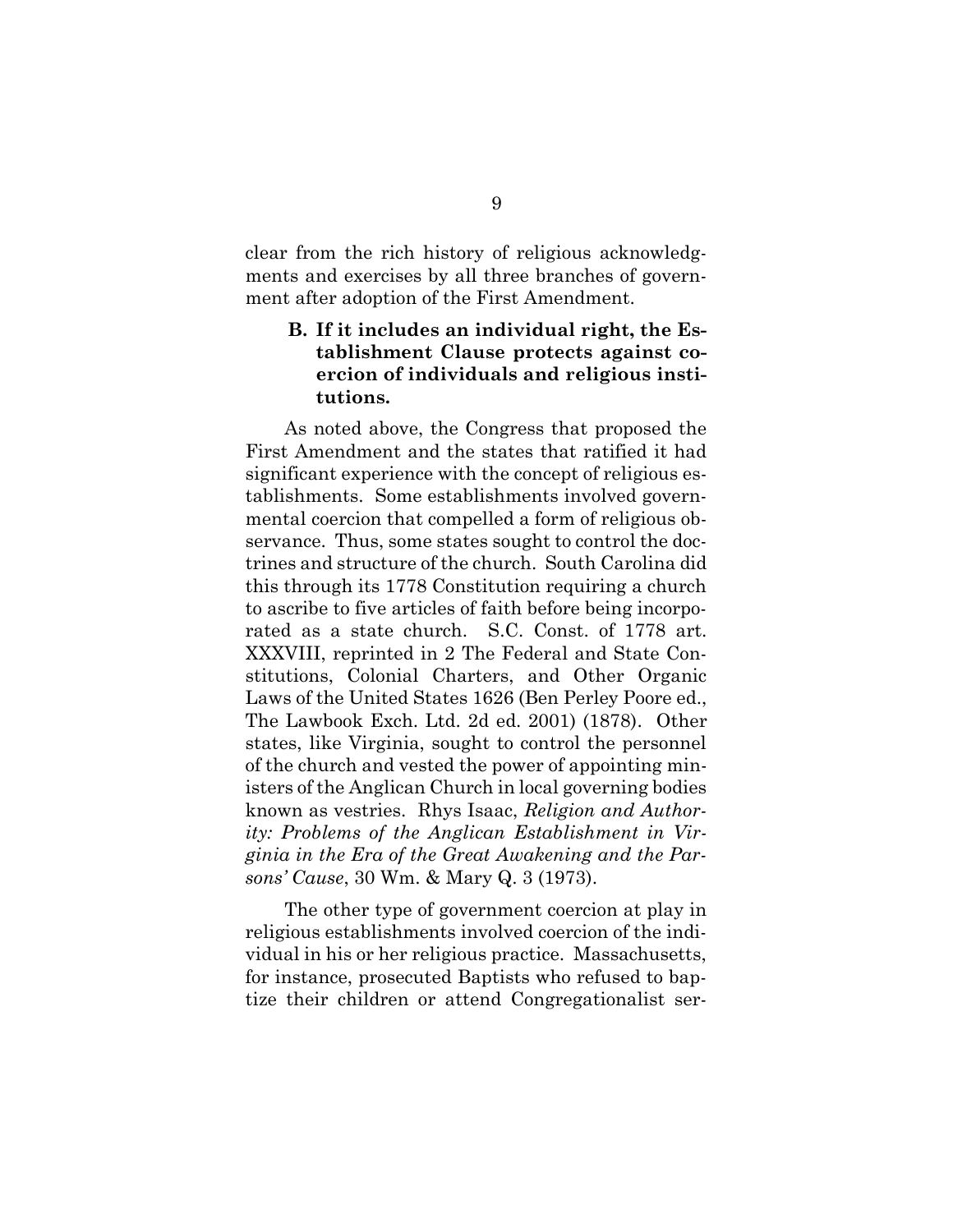vices. Michael McConnell, *Establishment & Dis-establishment at the Founding, Part I: Establishment of Religion*, 44 Wm. & Mary L. Rev 2105, 2145 (2003) [hereinafter McConnell, *Establishment & Dis-establishment*]. Georgia supported the state church through a liquor tax. *Id*. at 2154. Other states limited political participation to members of the state church. *Id*. at 2178. The Establishment Clause was designed to protect these state choices and let the states choose the time and manner of disestablishment. If it protects an individual right at all, the Establishment Clause protects only against legal coercion of religious orthodoxy. *Van Orden*, 545 U.S. at 693 (Thomas, J., concurring)

There is no coercion by the state when a public employee engages in private, silent prayer. Indeed, there is no action by the state at all. The state has no interest in prohibiting petitioner from kneeling in prayer midfield after football games. Similarly, schools and other public employers have no legitimate interest in preventing employees from silently praying in thanksgiving for their meals at lunchtime, or in prohibiting a teacher or other employee from appearing on campus or at work on Ash Wednesday after receiving the sign of the cross in ashes on his forehead. No one is coerced into religious practice by a public employee's religious actions.

In this case, the school district is not protecting individuals from religious coercion. Instead, it seeks to forbid its employees from acknowledging their obligations to their God "while they are on the clock." This prohibition announces a state policy of hostility toward religion. Nothing in the Establishment Clause supports such hostility.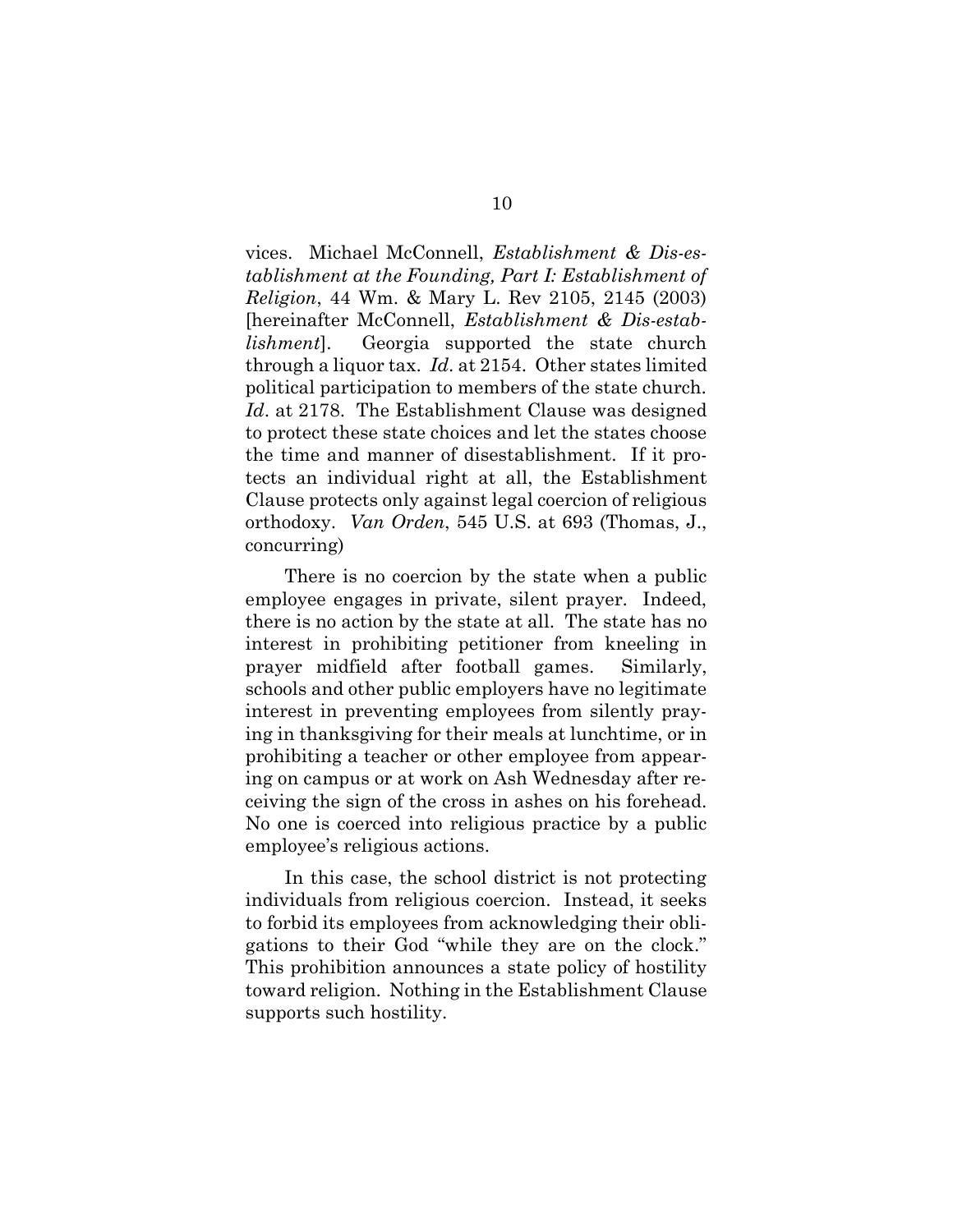### <span id="page-16-0"></span>**II. The Free Exercise Clause Prohibits State Hostility Toward Religion**

The Establishment Clause forbids legal coercion. But there is no coercion when a public employee kneels in prayer, makes the sign of the cross, wears a hijab or a kippa. These are all private religious exercises, and they involve no state coercion. Religious expression is protected by the Constitution. There is no privilege for official government hostility toward the religious beliefs and actions of its employees.

As this Court noted in *Rosenberger*, "[i]t is axiomatic that the government may not regulate speech based on its substantive content or the message it conveys." *Rosenberger*, 515 U.S. at 828. That is basic law governing freedom of speech. The rules do not change if the speaker has a religious message. Public expression of religious belief is specifically protected by the Free Exercise Clause of the First Amendment. *Murdock v. Pennsylvania*, 319 U.S. 105, 109 (1943). The Free Exercise Clause protects a freedom to believe and a freedom to act on that belief. *Cantwell v. Connecticut*, 310 U.S. 296, 303-04 (1940).

Time and again this Court has noted that government neutrality toward religion is required by the Constitution. *Trinity Lutheran Church of Columbia, Inc. v. Comer*, 137 S. Ct. 2012, 2021 (2017); *Everson v. Board of Education of Ewing*, 330 U.S. 1, 16 (1947). The state is prohibited from subjecting religious observers to unequal treatment. *Church of Lukumi Babalu Aye, Inc. v. Hialeah*, 508 U.S. 520, 533 (1993). As this Court noted in *Trinity Lutheran*, the Court's decisions in this area make clear that a state policy im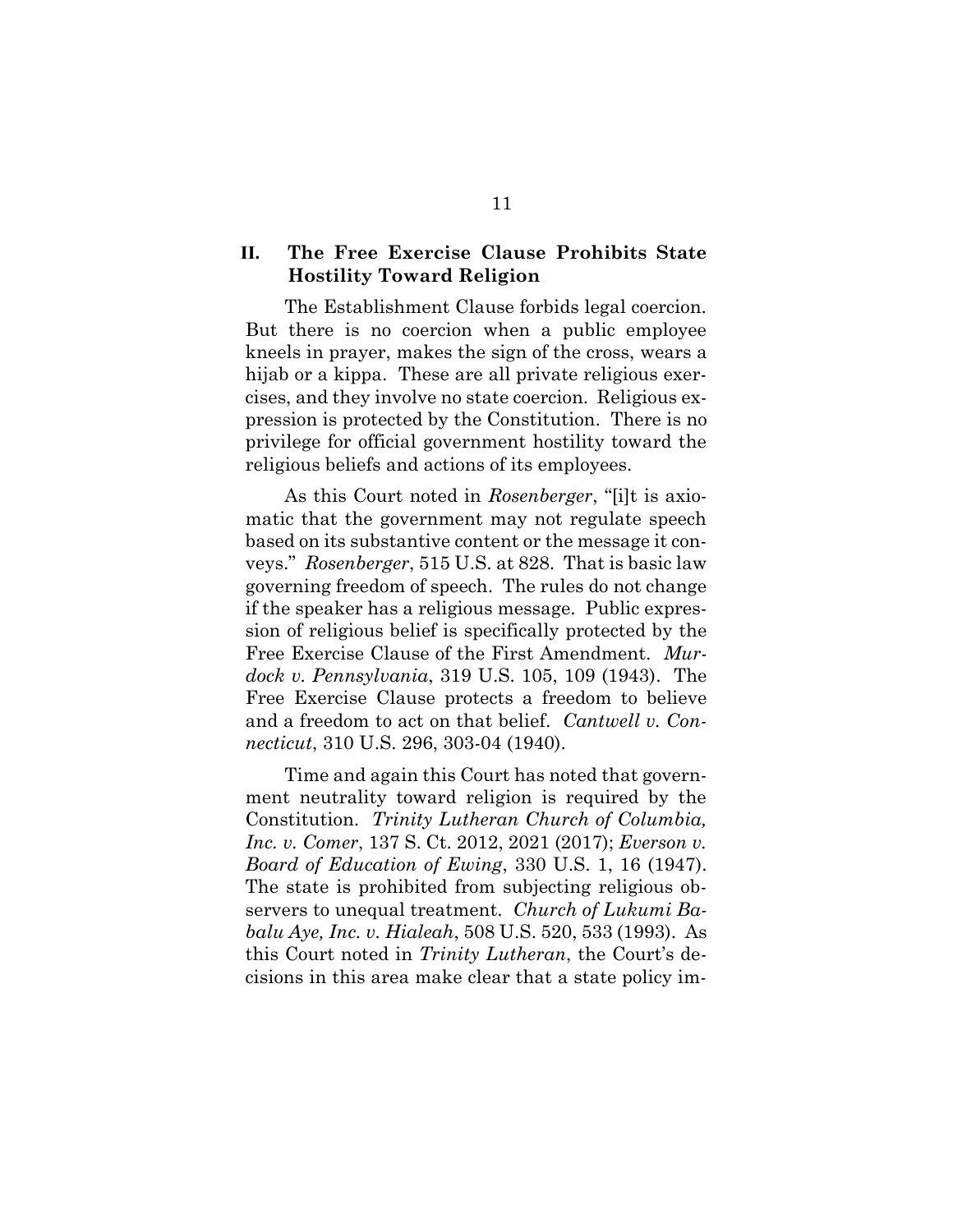posing "a penalty on the free exercise of religion triggers the most exacting scrutiny." *Trinity Lutheran*, 137 S.Ct. at 2021.

The Constitution requires accommodation of religious belief, and it prohibits hostility. *Lynch v. Donnelly*, 465 U.S. 668, 673 (1984). The *Lynch* Court noted that hostility toward religion "would bring us into 'war with our national tradition as embodied in the First Amendment's guaranty of the free exercise of religion.'" *Id*. (*quoting McCollum v. Board of Education*, 333 U.S. 203, 211-12 (1952)); *Zorach v. Clauson*, 343 U.S. 306, 315 (1952). Even vital state interests must give way when they interfere with rights protected by the Free Exercise Clause. *Wisconsin v. Yoder*, 406 U.S. 205, 213-14 (1972). Here, however, there is no countervailing state interest.

<span id="page-17-0"></span>Petitioner in this case was fired for engaging in silent prayer. But engaging in prayer is "unquestionably" protected by the Free Exercise Clause. *Sause v. Bauer*, 138 S.Ct. 2561, 2562 (2018). There is no allegation here of a superior state interest, such as interfering with law enforcement activity. *Id*. Instead, there is only the claim that the Constitution requires hostility toward public displays of faith by public employees. Government may not, however, convey the impression "that religious activities are disfavored." *Rosenberger*, 515 U.S. at 846 (O'Connor, J., concurring). The Constitution forbids hostility toward religion, it does not privilege such hostility.